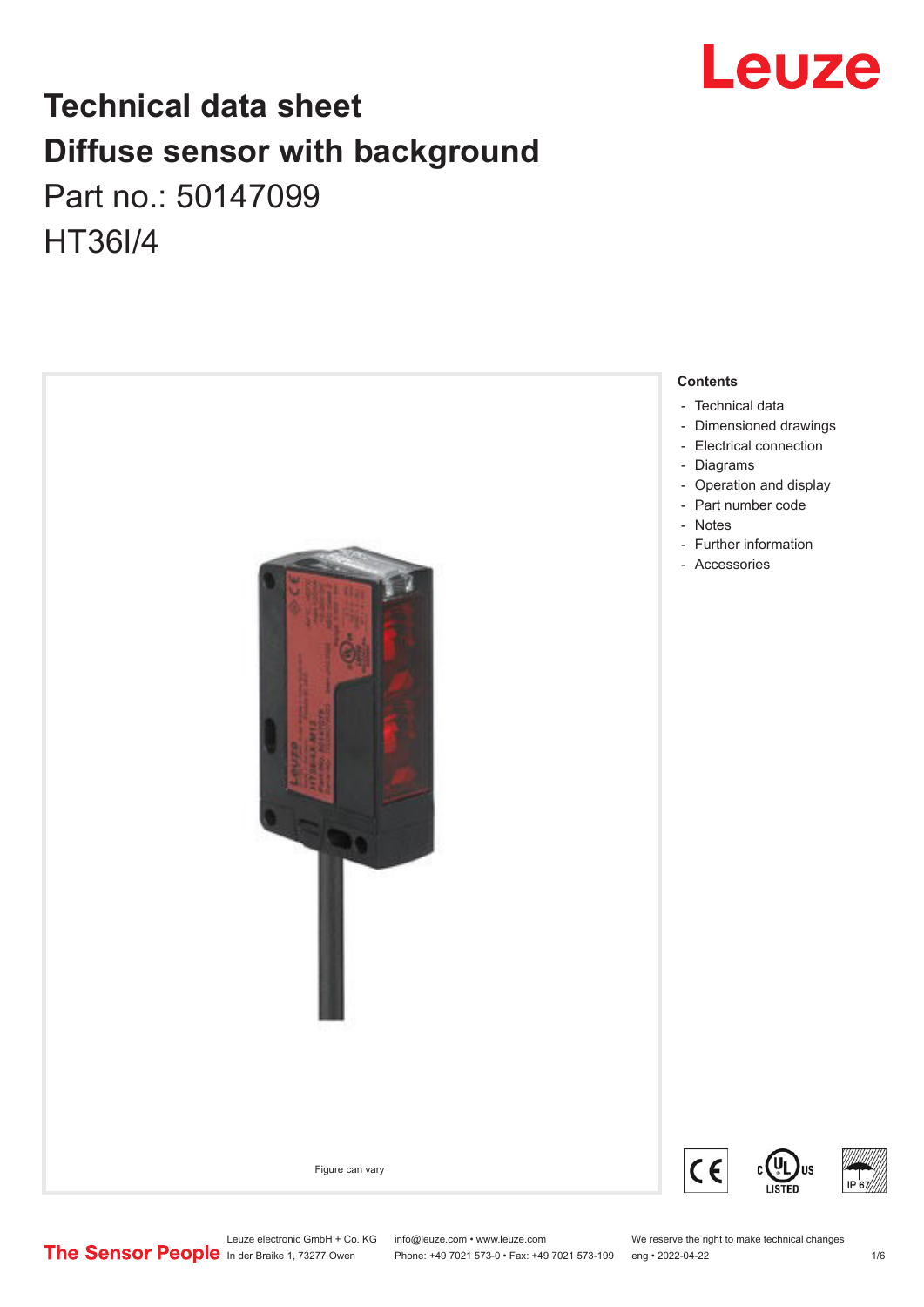# <span id="page-1-0"></span>**Technical data**

### **Basic data**

**Series** 36 **Operating principle** Diffuse reflection principle with back-

### **Optical data**

| <b>Black-white error</b>        | < 10% up to 800 mm                   |
|---------------------------------|--------------------------------------|
| <b>Operating range</b>          | Guaranteed operating range           |
| Operating range, white 90%      | 0.012.5m                             |
| Operating range, gray 18%       | $0.051.5$ m                          |
| Operating range, black 6%       | 0.081.1 m                            |
| <b>Operating range limit</b>    | Typical operating range              |
| <b>Operating range limit</b>    | 0.012.5m                             |
| <b>Adjustment range</b>         | 150  2,500 mm                        |
| Beam path                       | Focused                              |
| Light source                    | LED, Infrared                        |
| Wavelength                      | 860 nm                               |
| <b>Transmitted-signal shape</b> | Pulsed                               |
| LED group                       | Exempt group (in acc. with EN 62471) |
| Type of light spot geometry     | Rectangular                          |
| Focus                           | Fixed                                |

### **Electrical data**

**Protective circuit** Polarity reversal protection

Short circuit protected Transient protection

ground suppression

| 10  30 V, DC, Incl. residual ripple |
|-------------------------------------|
| $0 15 \%$ , From $U_{p}$            |
| $030$ mA                            |
|                                     |

### **Outputs**

**Number of digital switching outputs** 1 Piece(s)

**Switching outputs Voltage type** DC **Switching current, max.** 100 mA **Switching voltage** 

**Switching output 1**

### **Timing**

**Switching frequency** 250 Hz **Response time** 2 ms **Readiness delay** 300 ms

high:  $\geq (U_B - 2V)$ low: ≤ 2  $V$ 

**Switching element** Transistor, PNP **Switching principle** Light switching

Leuze **Signal OUT** Voltage supply

| <b>Type of connection</b>   | Cable               |
|-----------------------------|---------------------|
| Cable length                | 2,000 mm            |
| <b>Sheathing material</b>   | <b>PUR</b>          |
| Cable color                 | <b>Black</b>        |
| <b>Number of conductors</b> | 3-wire              |
| Wire cross section          | $0.14 \text{ mm}^2$ |

### **Mechanical data**

**Connection 1**

| 20.5 mm x 76.3 mm x 44 mm    |
|------------------------------|
| <b>Plastic</b>               |
| PC-PBT                       |
| Plastic / PMMA               |
| 100q                         |
| <b>Black</b>                 |
| Through-hole mounting        |
| Via optional mounting device |
|                              |

### **Operation and display**

| Type of display                     | I FD                    |
|-------------------------------------|-------------------------|
| <b>Number of LEDs</b>               | 2 Piece(s)              |
| <b>Operational controls</b>         | Multiturn potentiometer |
| Function of the operational control | Range adjustment        |

### **Environmental data**

| Ambient temperature, operation | -40  60 °C |
|--------------------------------|------------|
| Ambient temperature, storage   | -40  70 °C |

### **Certifications**

| Degree of protection     | IP 67         |
|--------------------------|---------------|
| <b>Protection class</b>  | Ш             |
| <b>Certifications</b>    | c UL US       |
| <b>Standards applied</b> | IEC 60947-5-2 |
|                          |               |

### **Classification**

| <b>Customs tariff number</b> | 85365019 |  |
|------------------------------|----------|--|
| <b>ECLASS 5.1.4</b>          | 27270904 |  |
| <b>ECLASS 8.0</b>            | 27270904 |  |
| <b>ECLASS 9.0</b>            | 27270904 |  |
| <b>ECLASS 10.0</b>           | 27270904 |  |
| ECLASS 11.0                  | 27270904 |  |
| ECLASS 12.0                  | 27270903 |  |
| <b>ETIM 5.0</b>              | EC002719 |  |
| <b>ETIM 6.0</b>              | EC002719 |  |
| <b>ETIM 7.0</b>              | EC002719 |  |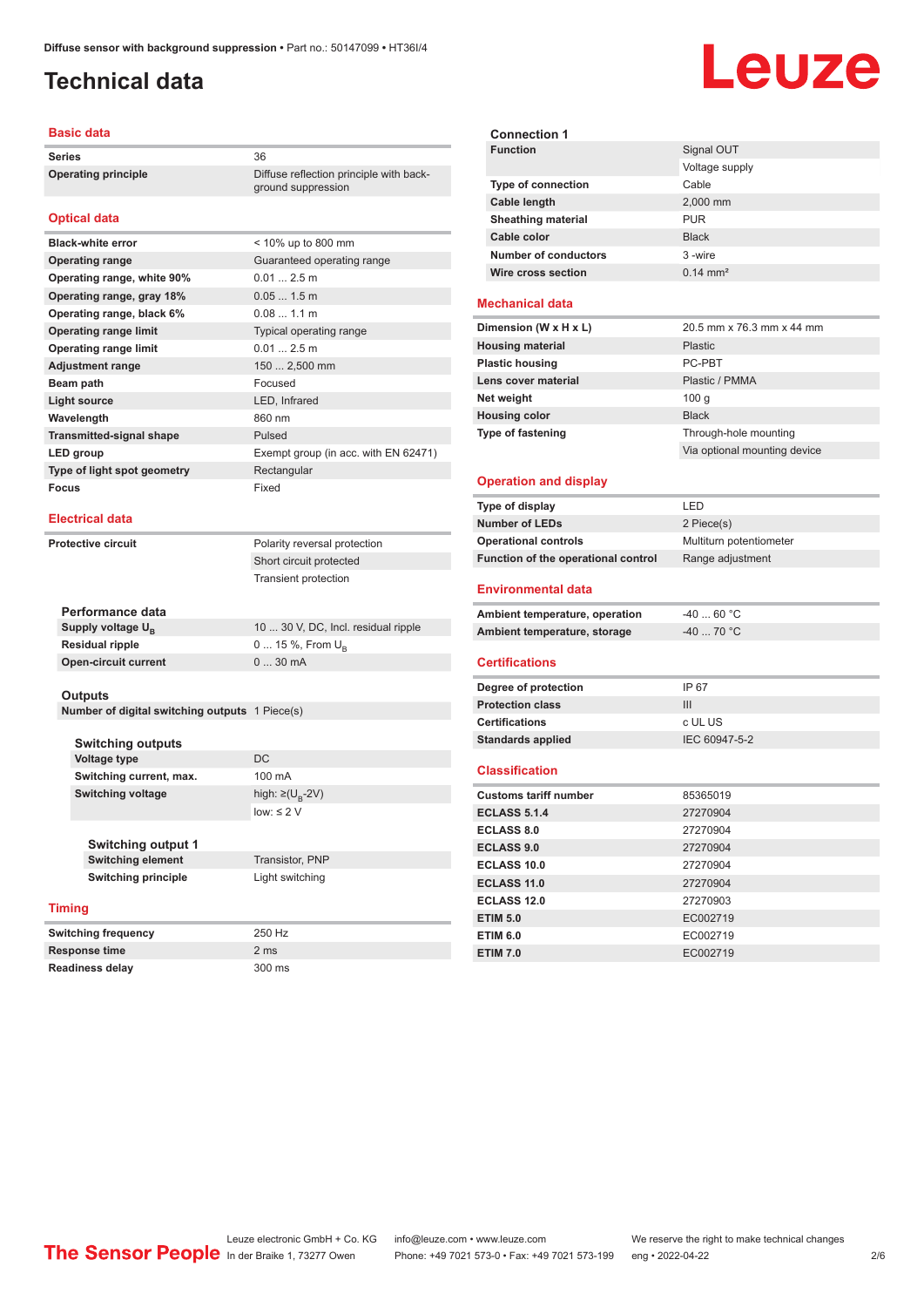# <span id="page-2-0"></span>**Dimensioned drawings**

Leuze

All dimensions in millimeters



**Electrical connection**

## **Connection 1**

| <b>Function</b>             | Signal OUT          |
|-----------------------------|---------------------|
|                             | Voltage supply      |
| <b>Type of connection</b>   | Cable               |
| Cable length                | 2,000 mm            |
| <b>Sheathing material</b>   | <b>PUR</b>          |
| Cable color                 | <b>Black</b>        |
| <b>Number of conductors</b> | 3-wire              |
| Wire cross section          | $0.14 \text{ mm}^2$ |

## **Conductor color Conductor assignment**

| <b>Brown</b> | V+               |
|--------------|------------------|
| <b>Blue</b>  | <b>GND</b>       |
| <b>Black</b> | OUT <sub>1</sub> |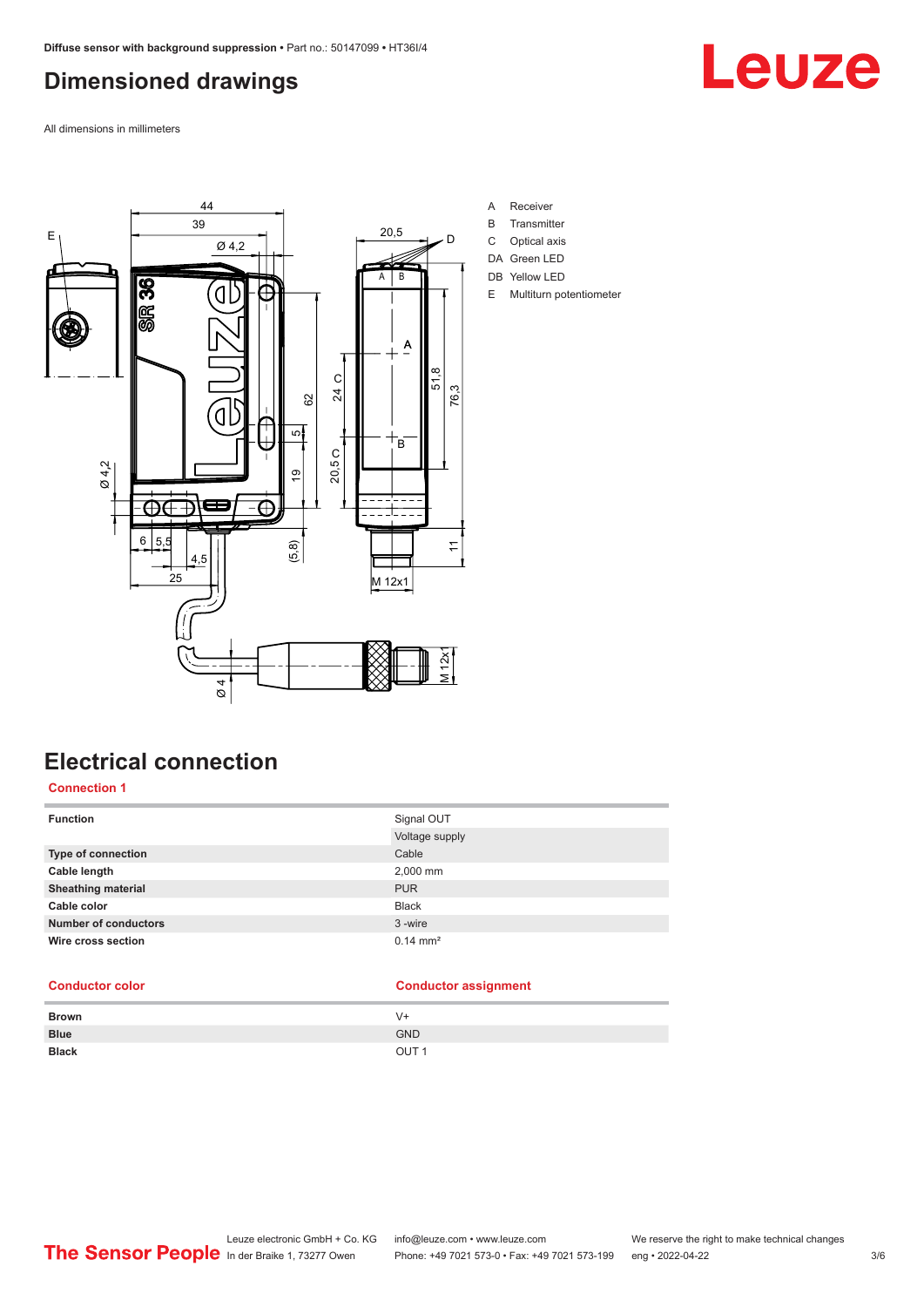# <span id="page-3-0"></span>**Diagrams**

# Leuze

## Typ. response behavior (focusing distance 800 mm)



# Typ. black/white behavior





# **Operation and display**

| <b>LED</b>     | <b>Display</b>           | <b>Meaning</b>        |
|----------------|--------------------------|-----------------------|
|                | Green, continuous light  | Operational readiness |
| $\overline{2}$ | Yellow, continuous light | Reflection            |

x Range [mm]

- y Reduction of range [mm]
- A White 90%
- B Gray 18%
- C Black 6%

Leuze electronic GmbH + Co. KG info@leuze.com • www.leuze.com We reserve the right to make technical changes<br>
The Sensor People in der Braike 1, 73277 Owen Phone: +49 7021 573-0 • Fax: +49 7021 573-199 eng • 2022-04-22 Phone: +49 7021 573-0 • Fax: +49 7021 573-199 eng • 2022-04-22 4/6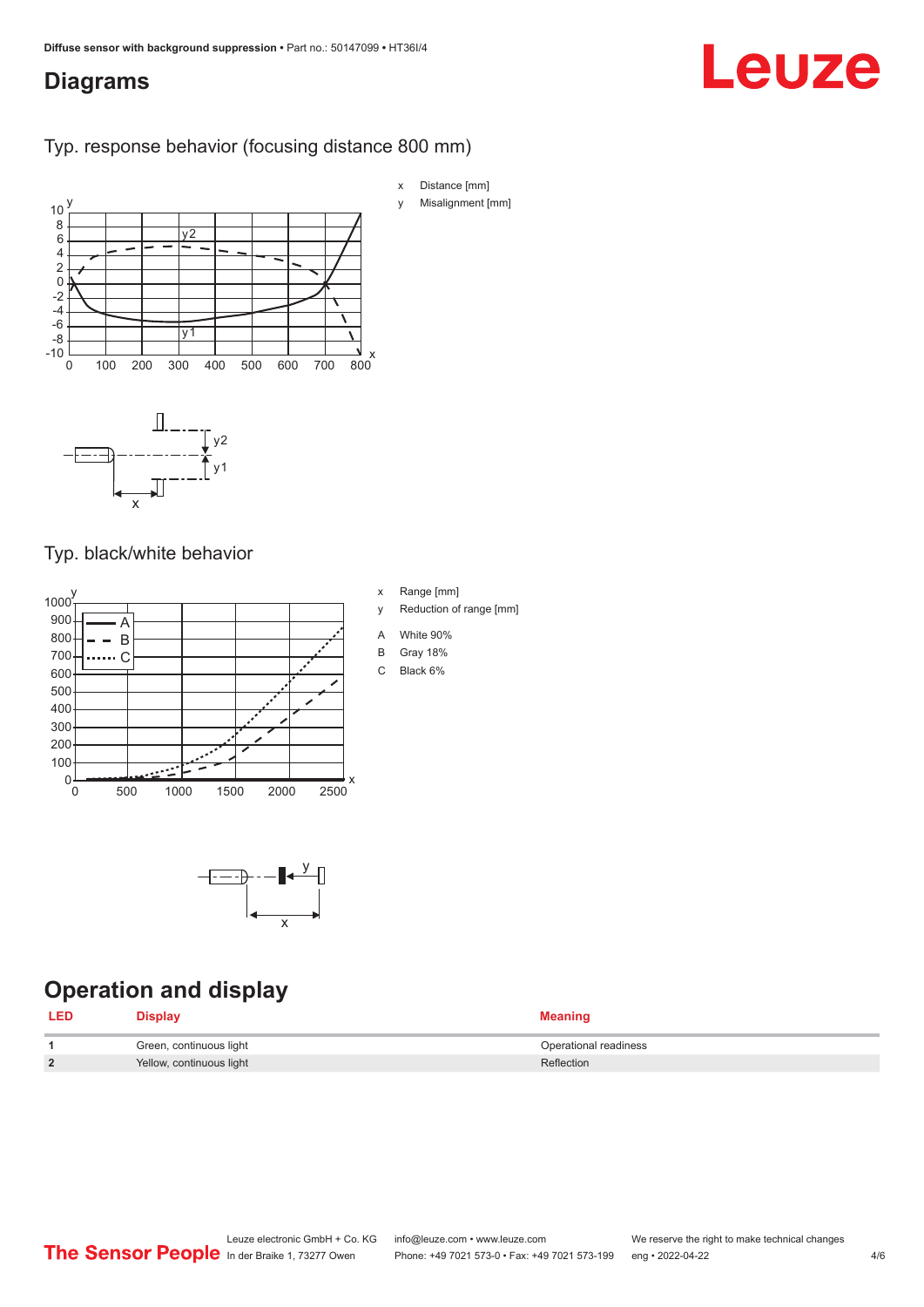# <span id="page-4-0"></span>**Part number code**

Leuze

Part designation: **AAA36 D.E/FG-K**

| AAA36       | Operating principle / construction<br>HT36: Diffuse reflection sensor with background suppression<br>LS36: Throughbeam photoelectric sensor transmitter<br>LE36: Throughbeam photoelectric sensor receiver<br>PRK36: Retro-reflective photoelectric sensor with polarization filter |
|-------------|-------------------------------------------------------------------------------------------------------------------------------------------------------------------------------------------------------------------------------------------------------------------------------------|
| D           | Light type<br>n/a: red light<br>I: infrared light                                                                                                                                                                                                                                   |
| Е           | Equipment<br>$n/a$ : standard<br>1: 270° potentiometer<br>D: Depolarizing media                                                                                                                                                                                                     |
| FG          | Switching output / Function<br>2: NPN transistor output, light switching<br>N: NPN transistor output, dark switching<br>4: PNP transistor output, light switching<br>P: PNP transistor output, dark switching<br>X: pin not used                                                    |
| κ           | n/a: cable, standard length 2000 mm, 3-wire<br>200-M12: cable, length 200 mm with M12 connector, 4-pin, axial (plug)<br>M12: M12 connector, 4-pin (plug)                                                                                                                            |
| <b>Note</b> |                                                                                                                                                                                                                                                                                     |
|             | $\&$ A list with all available device types can be found on the Leuze website at www.leuze.com.                                                                                                                                                                                     |

# **Notes**

| <b>Observe intended use!</b>                                                                                                                                                                                                  |
|-------------------------------------------------------------------------------------------------------------------------------------------------------------------------------------------------------------------------------|
| $\%$ This product is not a safety sensor and is not intended as personnel protection.<br>₹ The product may only be put into operation by competent persons.<br>$\%$ Only use the product in accordance with its intended use. |

### **For UL applications:**

ª For UL applications, use is only permitted in Class 2 circuits in accordance with the NEC (National Electric Code). ª These proximity switches shall be used with UL Listed Cable assemblies rated 30V, 0.5A min, in the field installation, or equivalent (categories: CYJV/ CYJV7 or PVVA/PVVA7)

# **Further information**

- Light source: Average life expectancy 100,000 h at an ambient temperature of 25 °C
- Response time: For short decay times, an ohmic load of approx. 5 kOhm is recommended